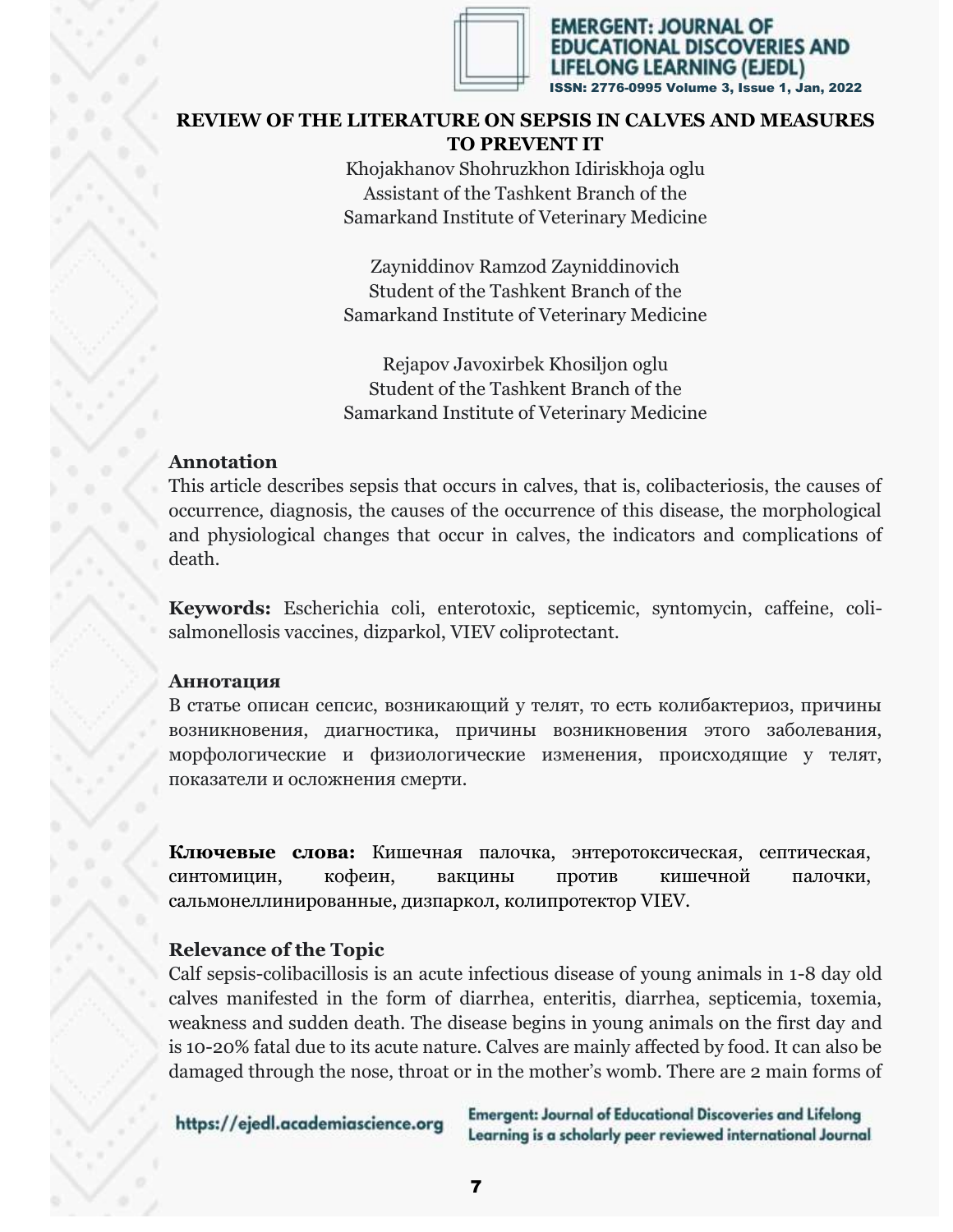

#### EMERGENT: JOURNAL OF TIONAL DISCOVERIES AND **LONG LEARNING (EJEDL)** ISSN: 2776-0995 Volume 3, Issue 1, Jan, 2022

colibacillosis: enterotoxemic and septicemic. Enterotoxemic forms are more common, with Escherichia coli developing in the small intestine and the spleen. There is a lot of exoenterotoxins, bacterial biomass that accumulates, releases endotoxins from dead bacteria and causes local inflammation. In addition, endotoxins pass into the lymphatic system, and the calf soon dies from toxemia. In septicemia, Escherichia coli first passes from the intestinal wall into the lymph nodes and then into the general lymphatic system, leading to enteritis and sepsis. The intestinal form of colibacillosis is caused by Escherichia coli, which produces more thermolabile and thermostable exotoxins. Many authors believe that age-related anatomical and physiological features are important in the pathogenesis of colibacillosis: low acidity of gastric juice, increased permeability of intestinal epithelium, decreased resistance of lymph nodes and liver,

low or no gamma globulins in the blood. The severity of colibacillosis during childbirth is characterized by an increase in virulence of the pathogen from calf to calf. Delayed delivery of cow's milk also contributes to the development of the disease.

# **Clinical Signs**

In young animals, a sudden rise in body temperature, palpitations and shortness of breath are manifested by weakness. In addition, the nose is dry and the conjunctiva is congested. After 1-2 days, enteritis enters the septic condition. The stomach is watery, foamy, with air bubbles, white-blue in color, and has a foul odor. Undigested milk turns into a clot when you have diarrhea. He is lying on his side with his neck down. When the eyes are sunken, the wool loses its luster. Sticky sweat hardens on the skin and emits a foul odor. Comotosis occurs and death can occur if not treated in time.

### **Pathological Changes**

The carcass of a dead calf is thin, the area around the back ejaculation and the hind legs are contaminated with feces, the mucous membranes are heavily anemic, red, bloody, and in the small intestine there is a liquid mucous mixture of food debris.

### **Treatment**

In the treatment of sick animals, storage and feeding conditions are improved. Instead of colostrum, saline solution or bitter black tea is cooled. It is even more useful to mix 1l of chicken eggs in the above mentioned liquids. Before using antibiotics, it is necessary to determine the sensitivity of the isolated escherichia to them. Syntomycin is used for treatment. 40 mg first, then 20 mg every 4-6 hours. Biomycin, terromycin, tetracycline 2-3 times a day from 15-25 mg, colimycin 15-20mg, and polymyxin 4 mg are recommended. It is better to give antibiotics with milk.

Caffeine and camphor are used to improve cardiovascular function. Antibiotics and sulfonamides may also include sulfazole, sulsimide, disulfan, and phtholazole.

https://ejedl.academiascience.org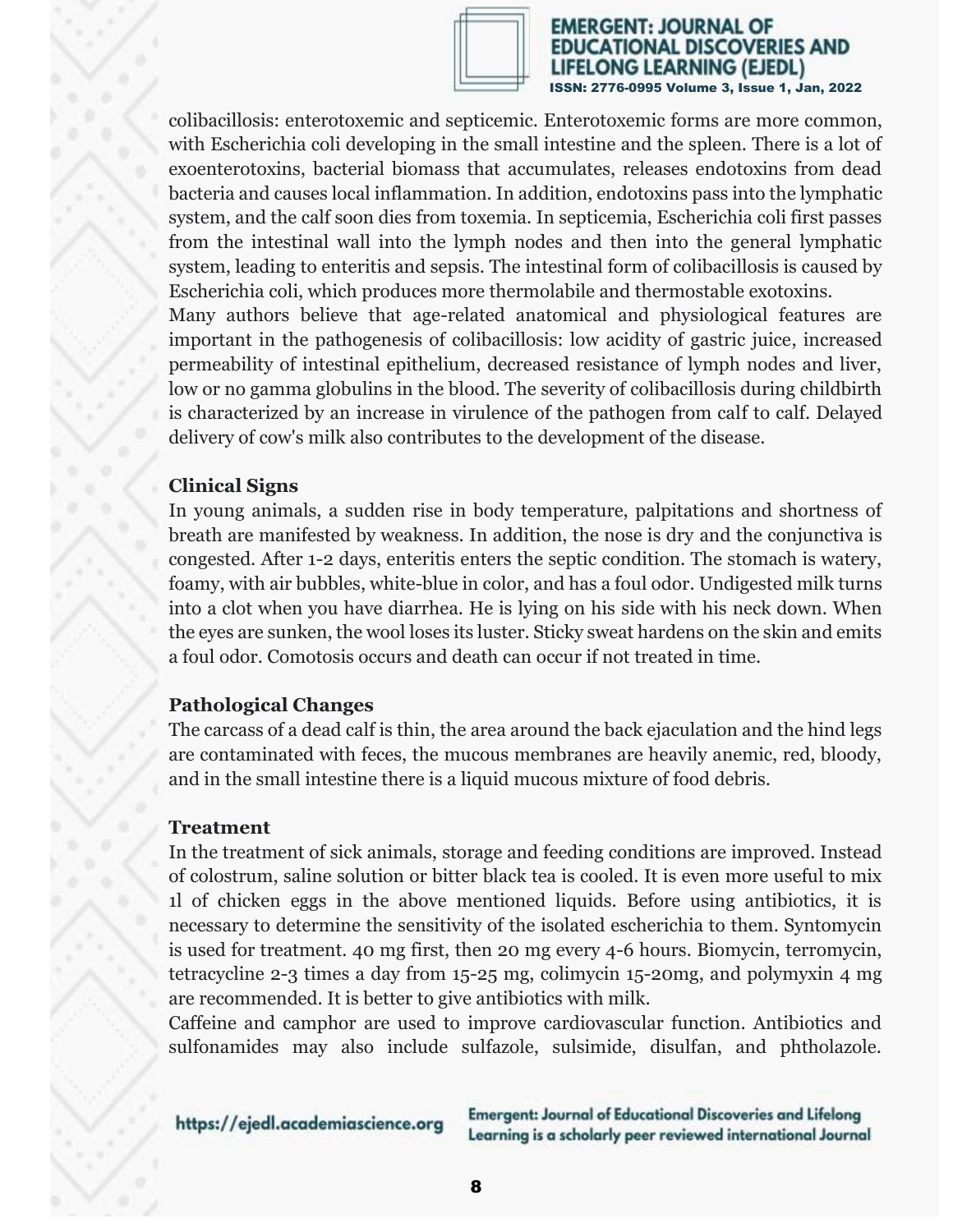

MERGENT: JOURNAL OF ONAL DISCOVERIES AND ONG LEARNING (EJEDL) ISSN: 2776-0995 Volume 3, Issue 1, Jan, 2022

Subcutaneous or intra-abdominal administration of glucose-saline solutions helps maintain water-salt metabolism. By digging deep, the bowel is cleansed.

### **Disease Prevention and Control Measures**

In order to protect against any diseases, the conditions of keeping and feeding animals must be in accordance with zoohygienic indicators. Hygiene rules should be followed during and after childbirth. Inflammation of the umbilical cord in the calf after birth should be prevented. It is also important that the calf's shelter and bottom are clean and comfortable.

### **Biopreparations Used**

Newborn calves are given hyperimmune serum or gamma globulin (subcutaneously, intramuscularly, intravenously, orally) to prevent disease.

Vaccination of pregnant cows is also very effective. In doing so, the calf receives special antibodies with uvuz. Colostral immunity is also maintained for 2-3 weeks like serum immunity. Our country has developed a coli-salmonellosis vaccine that kills many strains of E. coli and several cultures of salmonella strains with formalin. Calves are vaccinated twice every 10-14 days. VIEV coliprotectants (escherichiae killed by heating) have been suggested to be given to calves several times with cow's milk during the first feeding.

Polyvalent coli-gertner-phage has also been successfully administered to calves by enteral, subcutaneous, and intramuscular injection. Its effectiveness is enhanced by the use of antibiotics or sulfonamides, nitrofuran.

In Uzbekistan, VITI has developed a radioactive vaccine against calf colibacillosis and salmonellosis, hyperimmune serum. They are made from local strains of E. coli and salmonella, which are common in calves in Uzbekistan, and are being used with great success.

# **Conclusion**

This article describes the causes, clinical signs, pathologogenomic changes, treatment, and vaccines of colibacillosis in calves. To prevent the disease in calves, we need to take good care of them, follow the rules of feeding, give milk on time, pay great attention to zoohygiene requirements. To prevent any disease, we need to vaccinate them in a timely manner. The most effective tool is a vaccine.

### **References**

- 1. Bakirov BB, Rozikulov NB and others "Animal diseases" (reference) 2015.
- 2. Salimov HS, Qambarov AA "Epizootology" Textbook. Tashkent 2016.
- 3. Shopolatov. Z.J "Microbiology" Textbook.

https://ejedl.academiascience.org